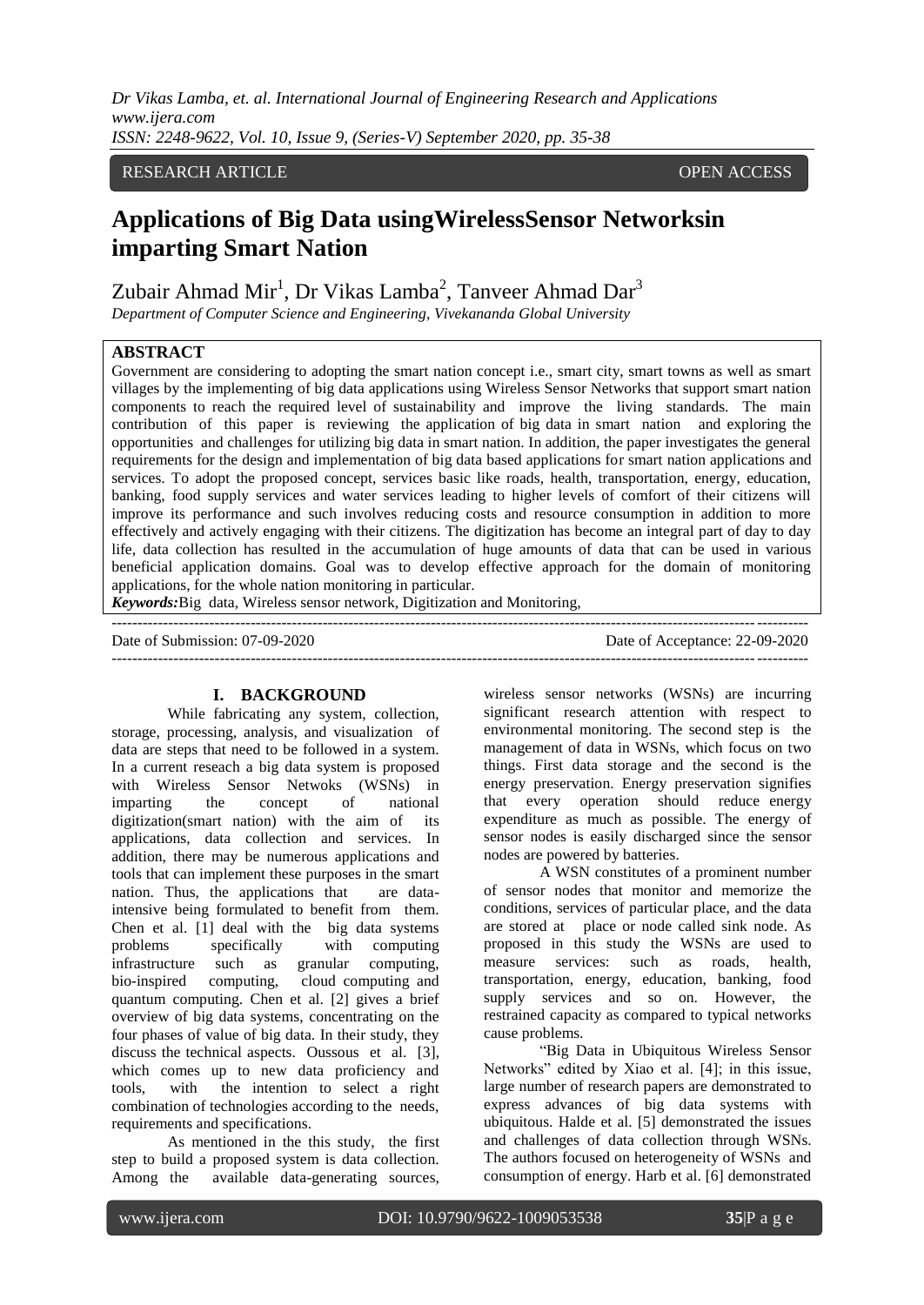data management issues in WSNs by innovating different algorithms for data collection, aggregation, correlation, compression, and prediction.

In the following sections, Section 1 presents a brief introduction of big data using wireless sensor networks for monitoring. Section 2 presents an overview of the proposed work. Section

3 presents an overview of data collection through the proposed work. Section 4 presents benefits of proposed work.Section 5 represents thechallenges in the proposed system. Section 6presents the conclusion and the last section presents the recurrences.

## **II. PROPOSED WIRELESS SENSOR NETWORK FOR THE SMART NATION**

The proposed approach focus on the digitization of a notion thorough big data using wireless sensor network. A system is proposed to provide the basic services to the citizen by monitoring the public facilities such as transportation, education, health care and so on. To develop such a system with the help of wirelesssensor networks wherein the sensor nodes are established at its proper locations which will generate data, in the form of figures, pictures, graphs, video etc. the same generated data will be managed at node level both by offline as well as through online modes. Data will help the government to monitor the region, and will take necessary actions at its earliest to tackle the situations happened at a particular region

As far as the benefits are considered both will get benefited the government as well as the citizen through the use of proposed system. The proposed system will save man power and also will<br>benefit the government financially. As far as the benefit the governmentfinancially. As citizen prospective is considered, the government benefits will be provided to each citizen at their doorsteps. The below figure gives pictorial representation of the proposed approach



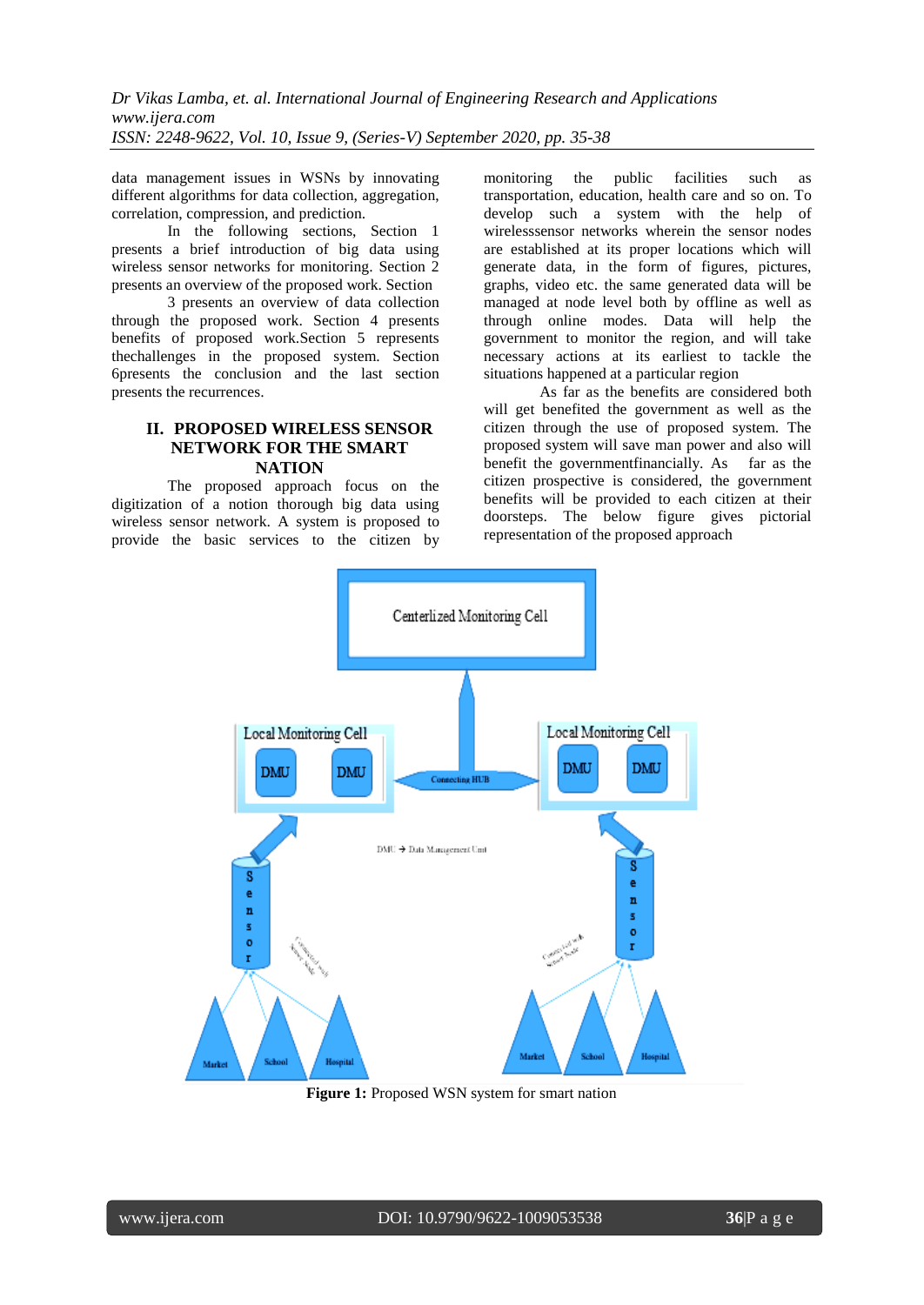## **III. DATA COLLECTION THROUGH PROPOSED SYSTEM**

Sensors generate data grows exponentially. Technologies used for data processing in conventional systems such as relational databases and servers are too costly to cope up with these data. Moreover, they cannot cope with the processing needs that can be required for real- time processes. In addition, most of the events monitored at regular intervals are largely redundant or minor variations leading to a large waste of information storage resources and communication energy at relay and sensor nodes. This implies that much of these data are of no interest, meaningless, and redundant. Thus, unlike the case of typical WSNs, it is essential to gather and transmit a large amount of data while minimizing data latency in WSN-based big data systems. In addition, energy can be improved efficiently by the process of eliminate data redundancy. The convergence between big data systems and WSNs lies in the purpose of local network data processing techniques [7]. For the WSNs side the proposed approach, would save their limited resources. At the same time, receiving a neat or clean, non-redundant, and relevant data and should reduce the excessive data volume at the side of the big data system. Thus, it would reduce rapidly overload by discovering values from these data.

# **IV. BENEFIT OF THE PROPOSED APPROACH**

Monitoring area would be the common applications of proposed approach. Aforesaidapproach would be deployed over an area where some phenomenon or services are monitored continuously. The most compromise application of wireless sensor network technology is to monitor far-flung area for small frequency data rates. Following areas can be benefited by adopting the proposed approach:

a. **Health care monitoring** : Several types of sensor are available for medical daigonsis such as wearable, implanted and environment-embedded. Some of them are adjusted, inserted or wearable in human body. Such types of devices collect information about particular person's health, fitness, and energy expenditure.

b. **Environmental monitoring**: By integrating proposed systems, following applications of the environment can be monitored: Air quality in a region, quality of goods in supply chain management, fire security system, monitor the concentration of harmful gases present in the air for a region. Installing Sensor Nodes in a forest to observe the conditions in a redion. Such devices

can be equipt with sensors to assess temperature, humidity and gases which are produced by ina region. The early information is crucial for a successful action. Monitoring Water quality involves analyzing water properties in a region. Use of wireless sensors provides the creation of a more accurate figure of the water status in a region, and allows the deployment of monitoring cell in harsh region, without the need of manual data retrieval.

c. **Monitoring Educational Institution :** By integrating proposed systems, following applications of the educational institutions can be monitored: Staff attendance, students attendance, Use of wireless sensors provides the creation of a more accurate figure of the institution status in a region. Also allows the department to monitoring function of an institutions.

There would be more such services which can be monitored by the government to provide proper services to their citizens. For the regions where it would be difficult (in terms of cost, employee involvement, transportation etc.,) in such place government would establish a cell at a proper location to monitoring such regions without the need of manual data retrieval. The sensor network not only allows to exchange information and control data across the network, but nodes are enabled to cooperate in executing more complex tasks. Services of many sensor network are useful for region monitoring: local places, tagging [8], data accumulation [9], and, of course, energy efficient multihop routing [10]. By considering such a study to deployed in a notion, it must be required to assess the reliability of the proposed approach, reliability means " the ability to do its purpose in a given period of time with specified environment." [11, 12, 13, 14, 15]. In a future study reliability should be include in the proposed approach.

## **V. CHALLENGES**

The major challenges faced while deploying the current system in a nation is hardware requirement, security of such devices in a regions and man power.

Power supply would be the major challenge in far flung areas. Data transmission would also be the major challenge in conflict zones in a nation.

Natural disaster such wind, hailstone and flood may cause serious damages to the installed devices.

Unskilled persons employed to operate the proposed system may cause damage to the system.

And One of the major challenge is one time cost which would be very high while to deploy this system.